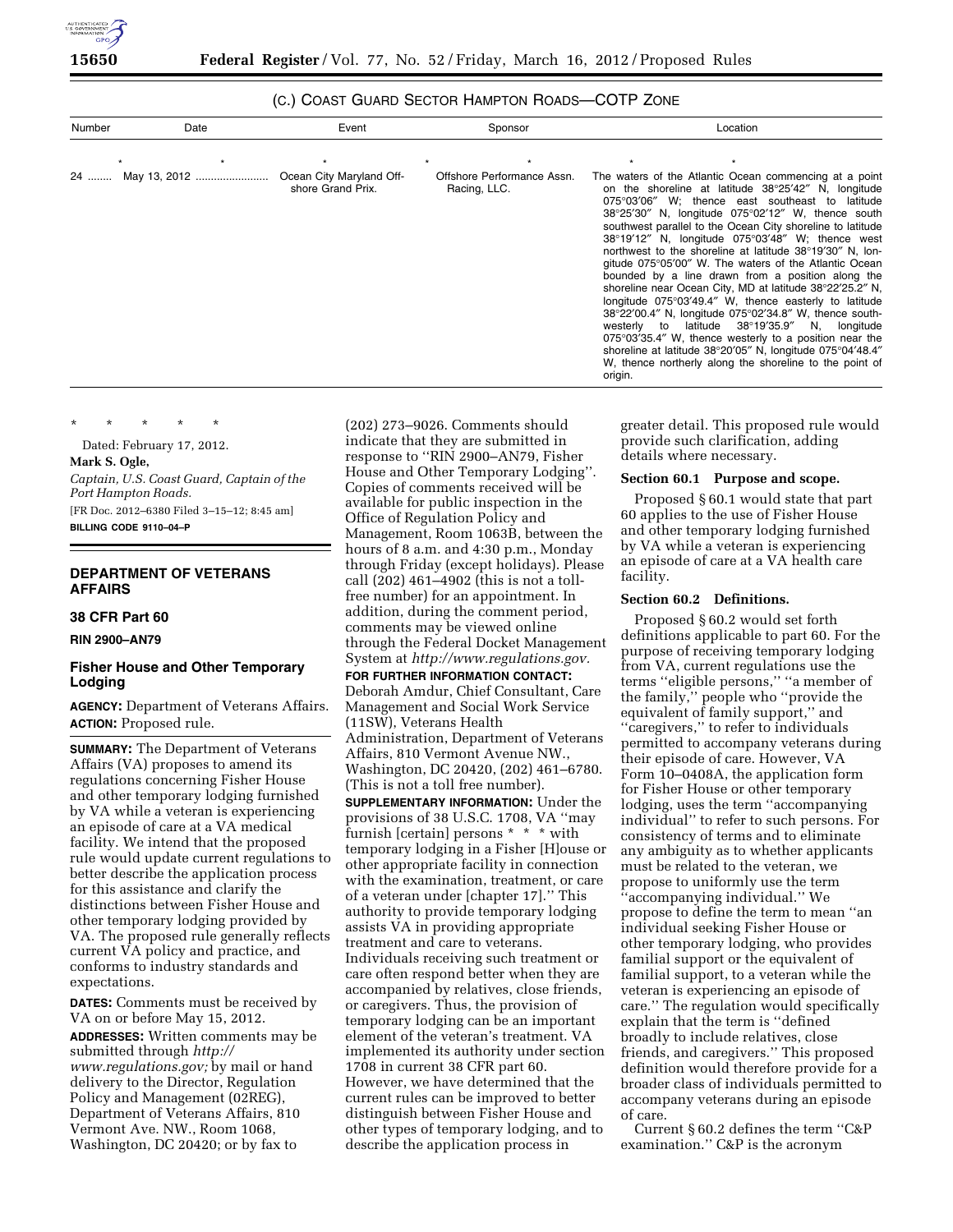commonly used to refer to VA's compensation and pension programs. We propose to use the term ''compensation and pension examinations'' instead of using the acronym. However, the proposed definition for ''compensation and pension'' examinations would be substantively identical to the definition in current § 60.2.

We also propose to utilize the term ''episode of care'' in lieu of ''VA medical or compensation and pension examinations.'' We propose to define an ''episode of care'' as ''a course of outpatient treatment, or a period of hospitalization, during which a veteran receives health care under 38 U.S.C. chapter 17, or 38 U.S.C. 8111 or 8153.'' Although this would be a new term in part 60, it is well recognized in the medical community and it is generally accepted, used, and understood by the medical community and by managers working in the Fisher House and other temporary lodging programs. Further, using the term ''episode of care'' in our regulations would be clearer than repeatedly attempting to describe the types of care for which VA may provide lodging assistance, which is how this concept is set forth in the current regulations.

For purposes of further clarification regarding the definition of ''episode of care,'' we propose to provide a nonexclusive list of examples of episodes of care. The first would be ''[a]n appointment at a VA health care facility to receive health care or a compensation and pension examination.'' This is consistent with our current regulations. *See* 38 CFR 60.1 (explaining that part 60 ''sets forth requirements regarding the use of Fisher Houses and other temporary lodging by veterans receiving \* \* \* [compensation and pension] examinations \* \* \*.''); *see also* 38 CFR 60.3(a) (explaining that veterans with an appointment at a VA health care facility for the purpose of receiving health care or a compensation and pension examination are eligible to stay in temporary lodging).

The second example would be as follows: ''Extended outpatient treatment, such as treatment associated with organ transplant, chemotherapy, or radiation.'' The use of Fisher House or other temporary lodging for such treatment is addressed in current § 60.7. These examples represent the most common episodes of care associated with applications for lodging, and the examples are consistent with current § 60.3.

The third example concerns hospitalizations for a critical injury or where death is imminent. In such cases,

it can be helpful to the veteran to have friends or family present. The example would also include hospitalization ''where a veteran is unable to make medical decisions for him/herself and the accompanying individual is authorized to make such decisions on the veteran's behalf.'' In such cases, VA would consider an application for lodging by an accompanying individual who is authorized to make decisions for the veteran. We note that in most cases, such hospitalizations would also be considered hospitalizations for critical injury or illness. The purpose of this last example is to clarify that lodging may be provided for compassionate reasons, as well as logistically, medically, or legally necessary reasons.

We also propose to define ''Fisher House'' as ''a housing facility that is located at or near a VA health care facility and was constructed by and donated to VA by the Fisher House Foundation (formerly the Zachary and Elizabeth M. Fisher Armed Services Foundation).'' This definition would be consistent with the definition of the term in current 38 CFR 60.2. However, we would add that the term includes ''a facility that is treated as if it were Fisher House lodging under § 60.3.'' We discuss this proposed addition below under proposed § 60.3.

The definition of ''other temporary lodging'' would be slightly more detailed than the definition in current § 60.2, but it would not be substantively different. The definition conforms to current usage and practice.

''VA'' would be defined as ''the Department of Veterans Affairs.''

### **Section 60.3 Other donated temporary lodging.**

Proposed § 60.3 would establish that ''[w]henever VA receives, from a source other than the Fisher House Foundation, an undesignated donation of lodging to be used on a temporary basis, the lodging will be designated as if it were Fisher House lodging or be treated as other temporary lodging based upon the types of lodging available in the area.'' Under 38 U.S.C. 8103(a)(2), the Secretary of Veterans Affairs (Secretary) may accept donations of ''any facility \* \* \* that the Secretary considers necessary for use as a medical facility.'' *See also* 38 U.S.C. 8104(e) (authorizing VA to accept donations of medical facilities). 38 U.S.C. 8101(3) defines a ''medical facility'' as a facility used for the provision of health-care services and including any necessary associated buildings. We interpret this definition of ''medical facility'' as including lodging to be used on a temporary basis in connection with VA health care since

the provision of temporary lodging can be an important element of a veteran's treatment.

Under proposed § 60.3, if the Secretary accepts a gift that specifies the terms of lodging to be provided, then the lodging would be used in the manner specified by the grantor of the gift. However, if no terms are specified, the Secretary would designate, based on consideration of the types of lodging available in the area, whether the gift would be treated as ''other temporary lodging'' or as if it were donated by the Fisher House Foundation. This is consistent with current VA practice.

## **Section 60.10 Eligibility criteria for Fisher House or other temporary lodging.**

Proposed § 60.10 would set forth the eligibility criteria for lodging under part 60. It would include provisions from several current regulations. However, we propose to reorganize the information for clarity.

Proposed paragraph (a) would establish the general rule that ''[w]hile a veteran is undergoing an episode of care, VA may provide either Fisher House or other temporary lodging, as appropriate, if the application meets the requirements of this part 60. These are the only types of lodging provided by VA under this part.'' Proposed paragraph (a) is consistent with current § 60.3. We would also add a new note to paragraph (a), which would clarify that ''[l]odging provided for under this part will not be used by a person participating in a VA residential treatment program, or as a substitute for participation in such a program.'' This note would help ensure that temporary lodging is properly used for its intended purposes, and not as an alternative to proper residential care.

There are currently active duty servicemembers who receive care at VA facilities under the authority of 38 U.S.C. 8111. Under these circumstances we provide lodging in the same manner that lodging is provided for veterans and their accompanying individuals. Servicemembers would be subject to the same rules as veterans and they would be required to meet the same eligibility requirements concerning episodes of care.

Proposed paragraph (b) would set forth the general requirements for Fisher House and other temporary lodging. Further, proposed paragraph (b) would clarify the major distinction between Fisher House lodging and other temporary lodging. We have determined that current regulations lack sufficient clarity regarding these two different types of lodging. The primary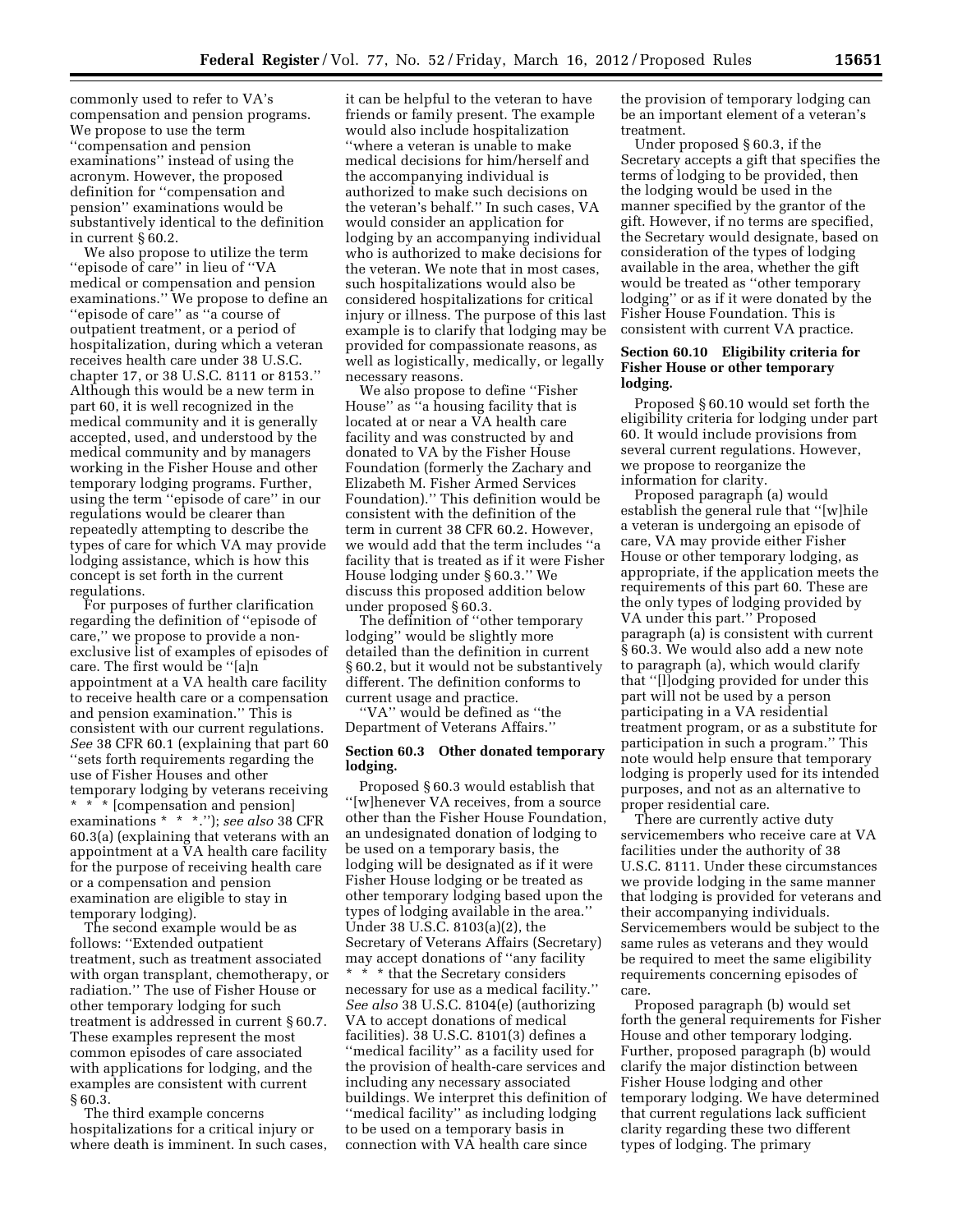distinction is that Fisher House lodging is generally limited to accompanying individuals. It is not available for unaccompanied veterans.

Also, we propose to add a note to paragraph (b) to clarify that ''VA does not impose a general limit on the number of persons who may accompany a veteran, but VA may in specific cases provide lodging to only a specific number of persons due to space or resource limitations.'' This is consistent with VA's current general practice, which is to allocate lodging on a spaceavailable basis.

Concerning the differences between Fisher House lodging and other temporary lodging provided by VA, proposed paragraph (b)(1) would clarify that Fisher House lodging is not used to lodge unaccompanied veterans or individuals in need of transitional or permanent housing. This distinction is essential to preserve the intent of the Fisher House Foundation, which is to provide support for families while a veteran experiences an episode of care. Because the purpose of Fisher House lodging is to provide a retreat for accompanying individuals from the medical care environment, Fisher House lodging is available only to accompanying individuals and, in limited circumstances of immediate need and no alternative temporary lodging, to veterans with accompanying individuals.

Proposed paragraph (b)(2) would discuss other temporary lodging. We would clarify in this paragraph that for an accompanying individual to stay in other temporary lodging, the veteran must also be staying in temporary lodging. We would further specify in a note to this paragraph that VA may, due to space restrictions, impose a limit on the number of accompanying individuals.

Proposed paragraph (c) would restate the requirement in current § 60.4(h) that the veteran be medically stable and capable of self-care or be accompanied by an individual who is able to provide all necessary care. The proposed rule would clearly state that this requirement applies to both Fisher House lodging and other temporary lodging. The current rule is ambiguous in this regard. The capacity for self-care is required because neither Fisher House lodging nor other temporary lodging is intended to be substitutes for, or supplements to, medical care.

Proposed § 60.10(d) would restate the existing travel time/distance requirement in current § 60.5, but would clarify that the distance requirement applies to both Fisher House and other temporary lodging. The current rule is

ambiguous in this regard. Proposed paragraph (d) would permit the travel time/distance requirement to be applicable to ''the applicant,'' allowing this requirement to be considered for an accompanying individual as well as for a veteran. This is current VA practice when considering Fisher House applications from non-veterans accompanying veterans. It would also clarify that VA may waive the time/ distance requirement under exceptional circumstances that apply to either the accompanying individual or the veteran.

In proposed paragraph (e) we would prescribe special consideration for organ donors and their accompanying individuals. Specifically, regarding individuals who wish to donate an organ to a veteran, we would explain that ''VA may provide Fisher House or other temporary lodging for individuals who must be present on site for evaluation, donation, and care related to their status as an organ donor for a veteran. VA may also provide Fisher House or other temporary lodging for the donor's accompanying individuals at all phases of the transplant process.'' This provision is based on clinical need pursuant to 38 U.S.C. 1710(a) regarding eligibility for hospital care and medical services and not on our temporary lodging authority under section 1708. Outcomes of transplantation are linked directly to the presence and competence of accompanying individuals who support the organ donor at all phases of the transplant process. In addition, this paragraph would recognize VA's obligations to living donors who give veterans the gift of life.

#### **Section 60.15 Application process.**

Proposed § 60.15 would prescribe the application process for Fisher House or other temporary lodging. Under current § 60.4, applications for lodging may be submitted by mail, telephone, facsimile, in person, or electronically. We intend to continue to provide for the same means of submissions. Proposed § 60.15(a) would simply restate a portion of current § 60.4. Under proposed § 60.15(a), we would refer to VA Form 10–0408A as the application and provide information about where to obtain the form. We would also specify where to submit the completed form. This additional information is intended to assist applicants. We do not intend any changes in the current application process.

In proposed paragraph (b), which is based upon current § 60.8 and 60.9, we would describe how VA processes applications and makes decisions to grant temporary lodging. However, we

propose to add detail for purposes of clarification.

Paragraph (b)(1) would state that applications ''are generally processed in the order that they are received by VA, and temporary lodging is then granted on a first-come, first-served basis; however, in extraordinary circumstances, such as imminent death, critical injury, or organ donation applications may be processed out of order.'' The general rule that applications would be processed in the order received would be based upon the last sentence of current § 60.8, which prescribes, ''[t]emporary lodging will be provided on a first-come, first-served basis.'' However, the proposed exceptions for circumstances involving imminent death, critical injury, or organ donation are new and we propose the exceptions because in these circumstances, we believe that family members and loved ones should be given every opportunity to be with the veteran and, likewise, that the veteran should be accompanied by such people.

Proposed paragraph (b)(2) would state that ''[t]emporary lodging is granted on a space-available basis, with some consideration given to the compatibility of the applicant(s) and the room(s) available.'' This general rule would be based upon current § 60.8. The proposed paragraph would provide, by way of example, that ''although VA may require an applicant to share a room with another veteran's accompanying individual, VA would not do so if the persons affected are not the same gender.''

Proposed paragraph (b)(3) would essentially restate the second sentence of current § 60.8. It is important that grants of temporary lodging at a VA health care facility, usually in nonutilized beds, be subject to the approval of the Director of the health care facility in order to avoid any negative impact on patient care. For example, a non-utilized bed that might not be provided to an accompanying individual could include a bed located in an intensive care unit or in an area of the hospital from which visitors are limited or barred. In addition, the proposed rule would add that ''[n]on-utilized beds provided to accompanying individuals must be reassigned to VA patients when necessary.'' If a patient needs to use a bed that was previously non-utilized and was provided to an accompanying individual, the patient would take priority over the accompanying individual and the bed would no longer be considered ''non-utilized.'' In such cases, VA would make every effort to relocate the accompanying individual into other temporary lodging.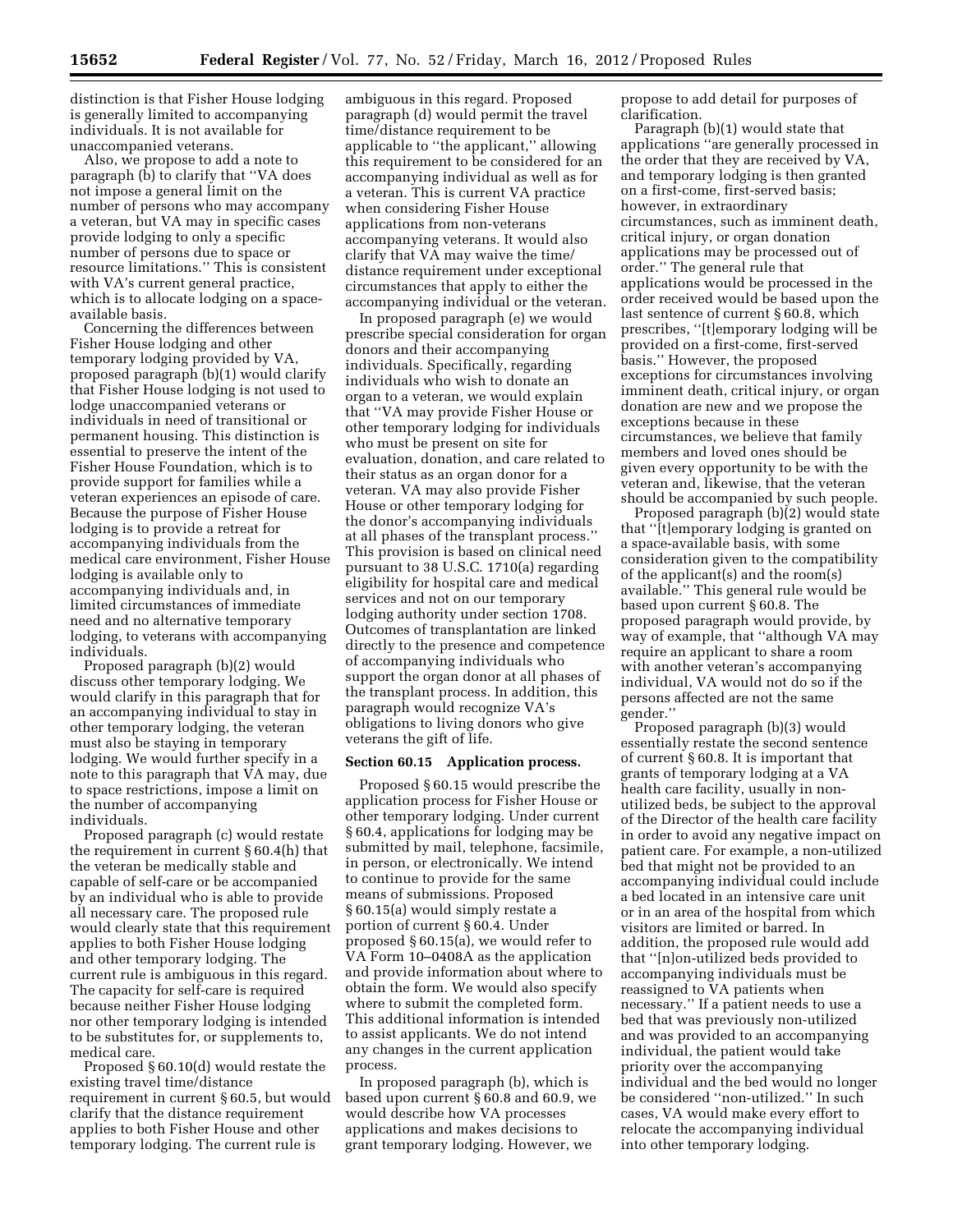Proposed paragraph (b)(4) would restate the funding limitation prescribed in current § 60.8, without substantive change.

Proposed paragraph (b)(5) would state that ''[s]ubject to all criteria provided in this part, the person responsible for coordinating the Fisher House and other temporary lodging program(s) at the VA health care facility of jurisdiction is responsible for making decisions to grant temporary lodging. These decisions are considered to be final VA decisions concerning individual medical treatment plans and the scheduling and use of VA lodging facilities, and they are not appealable to the Board of Veterans' Appeals.'' This general rule would be based upon current § 60.9, and would reflect current VA policy and practice. The Fisher House program is a unique privatepublic partnership between The Fisher House Foundation, Inc., and the Secretary of Veterans Affairs to provide temporary lodging for individuals who accompany a veteran during the veteran's hospitalization for an illness, disease, or injury. Fisher Houses are given to the U.S. Government as gifts, and VA subsequently is responsible for the operation and maintenance of Fisher Houses. Lodging in Fisher Houses and other facilities is not a VA benefit, but rather a temporary resource made available to veterans on a first-come first-serve basis, when necessary criteria under the rule are met. Section 1708 gives VA discretion to provide such lodging when appropriate and available, but does not establish a right to such lodging as a VA ''benefit.'' VA does not guarantee accommodations in VA Fisher Houses or in other temporary lodging facilities, and completion of the application process as described in the rule does not ensure temporary lodging would be provided. VA's determinations in providing such lodging are based in part on medical judgment regarding the course of a veteran's treatment and in part on administrative scheduling matters concerning the availability of space. These types of determinations generally are not subject to appellate review, nor could such review ordinarily be accompanied within the timeframes relevant to administering temporary lodging. Therefore, we do not interpret section 1708 as creating any benefit entitlement within the jurisdiction of the Board of Veterans' Appeals. Rather, lodging decisions made under this proposed rule would be final VA decisions.

Proposed paragraphs (b)(6) and (7) would reflect current practice not prescribed in current regulations. These

paragraphs would explain that when VA cannot grant an application for one type of lodging, we would consider whether the applicant could qualify for the other type of lodging, regardless of any selection on the application. If the application cannot be granted for either type of lodging, we would send the application to a VA social worker to see if other arrangements can be made to assist the applicant.

Proposed paragraph (c) would restate current § 60.10, without substantive revision.

As indicated throughout this preamble, VA Form 10–0408A has been designated as the application form for Fisher House and Other Temporary Lodging. Current regulations do not refer specifically to VA Form 10–0408A. However, the form was approved by the Office of Management and Budget (OMB). Therefore, we intend to note in a parenthetical at the end of proposed § 60.15 that OMB has approved the collection of information under control number 2900–0630.

## **Section 60.20 Duration of Fisher House or other temporary lodging.**

Proposed § 60.20 would be the final section in part 60 and it would concern the duration of lodging provided by VA under part 60. Substantively, proposed paragraphs (a) and (b) would be similar to current § 60.7, except that the proposed rule would use the term 'episode of care'' rather than describe specific types of medical treatment.

Proposed § 60.20(c) would permit an extension of a previous period of lodging. The duration of a period of lodging would be specific to each situation set forth on the application and, therefore, would generally be defined by the terms of the granted application. However, in certain cases we might need to provide exceptions, such as when a medical emergency occurs during a scheduled episode of care or when weather changes prevent departure from the lodging provided by VA.

Proposed paragraph (d) would authorize an indefinite period of lodging for individuals accompanying a veteran who is hospitalized for an indefinite period based on the treatment or rehabilitation needs of the veteran as determined by the veteran's health care team and based on the availability of Fisher House lodging or of funding for other temporary lodging. Lodging in non-utilized VA hospital beds would not be authorized for an indefinite period due to the administrative and medical needs of VA medical facilities.

Proposed paragraphs (e) and (f) would be consistent with current § 60.7. These

paragraphs would restrict awards of temporary lodging to veterans who are unable to arrive for a scheduled appointment at the health care facility if they left their home after 8 a.m. or who would be unable to return home before 7 p.m. We believe that travel before 8 a.m. or after 7 p.m. may be more difficult or dangerous than travel during regular daylight hours.

## **Effect of Rulemaking**

Title 38 of the Code of Federal Regulations, as proposed to be revised by this proposed rulemaking, would represent VA's implementation of its exclusive legal authority on this subject. Other than future amendments to this regulation or governing statutes, no contrary rules or procedures would be authorized. All existing and subsequent VA guidance would be read to conform with this proposed rulemaking if possible or, if not possible, such guidance would be superseded by this rulemaking.

# **Paperwork Reduction Act**

Although this document contains provisions constituting collections of information under the provisions of the Paperwork Reduction Act (44 U.S.C. 3501–3521), no new or proposed revised collections of information are associated with this proposed rule. The information collection provisions for this section are approved by OMB and have been assigned OMB control number 2900–0630.

#### **Regulatory Flexibility Act**

The Secretary hereby certifies that this proposed rule would not have a significant economic impact on a substantial number of small entities as they are defined in the Regulatory Flexibility Act, 5 U.S.C. 601–612. This proposed rule would not cause a significant economic impact on health care providers, suppliers, or entities because the proposed rule would apply only to patients receiving care at VA facilities. Also, this proposed rule might have an insignificant impact on small entities involved in the lodging industry. However, any effect would be minuscule. Therefore, under 5 U.S.C. 605(b), this proposed rule is exempt from the initial and final regulatory flexibility analyses requirements of 5 U.S.C. 603 and 604.

### **Executive Orders 12866 and 13563**

Executive Orders 12866 and 13563 direct agencies to assess the costs and benefits of available regulatory alternatives and, when regulation is necessary, to select regulatory approaches that maximize net benefits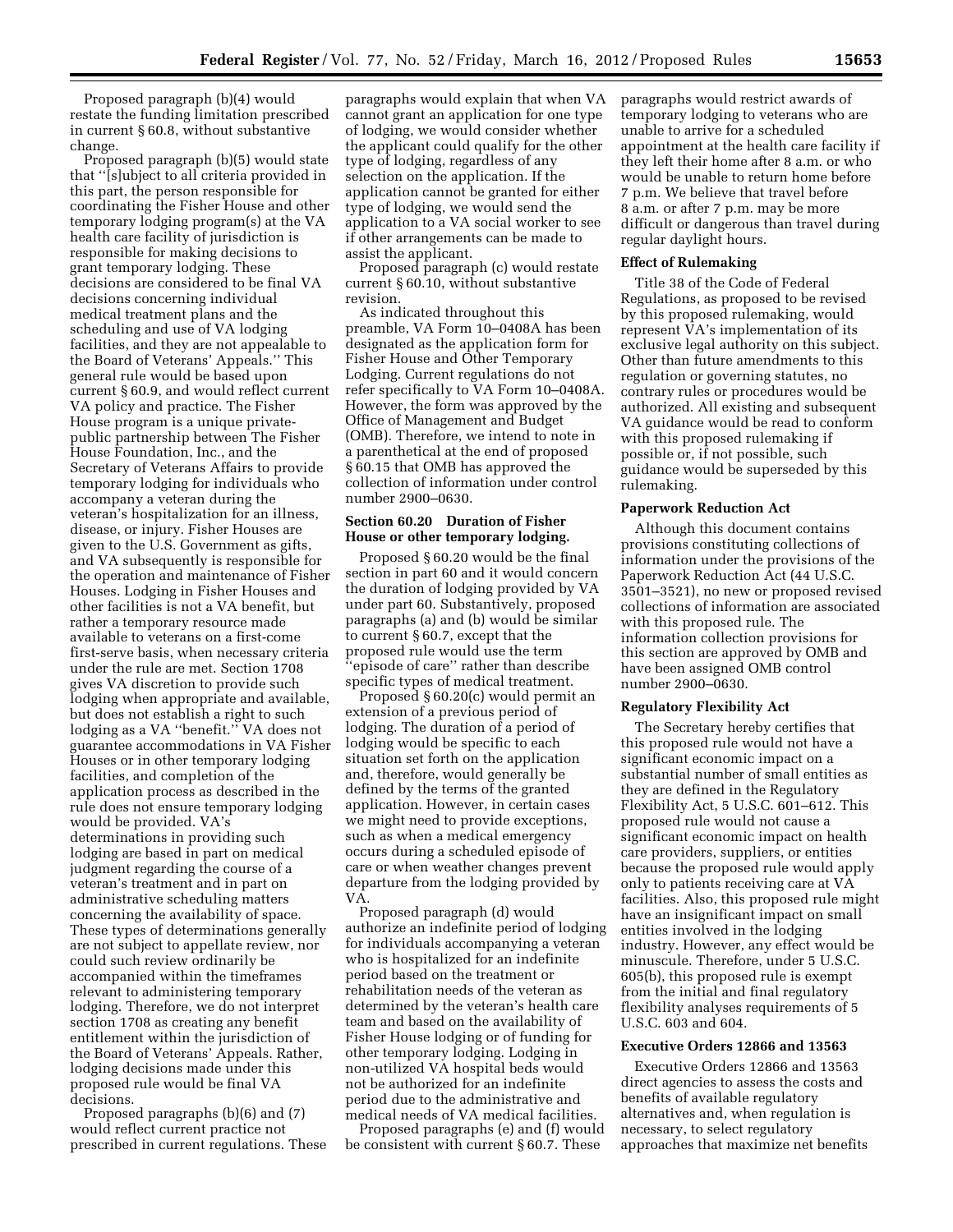(including potential economic, environmental, public health and safety effects, and other advantages; distributive impacts; and equity). Executive Order 13563 (Improving Regulation and Regulatory Review) emphasizes the importance of quantifying both costs and benefits, reducing costs, harmonizing rules, and promoting flexibility. Executive Order 12866 (Regulatory Planning and Review) classifies a ''significant regulatory action,'' requiring review by OMB, unless OMB waives such review as ''any regulatory action that is likely to result in a rule that may: (1) Have an annual effect on the economy of \$100 million or more or adversely affect in a material way the economy, a sector of the economy, productivity, competition, jobs, the environment, public health or safety, or State, local, or tribal governments or communities; (2) Create a serious inconsistency or otherwise interfere with an action taken or planned by another agency; (3) Materially alter the budgetary impact of entitlements, grants, user fees, or loan programs or the rights and obligations of recipients thereof; or (4) Raise novel legal or policy issues arising out of legal mandates, the President's priorities, or the principles set forth in this Executive Order.''

The economic, interagency, budgetary, legal, and policy implications of this proposed rule have been examined and it has been determined not to be a significant regulatory action under Executive Order 12866.

### **Unfunded Mandates**

The Unfunded Mandates Reform Act of 1995 requires, at 2 U.S.C. 1532, that agencies prepare an assessment of anticipated costs and benefits before issuing any rule that may result in the expenditure by State, local, and tribal governments, in the aggregate, or by the private sector, of \$100 million or more (adjusted annually for inflation) in any year. This proposed rule would have no such effect on State, local, and tribal governments, or on the private sector.

# **Catalog of Federal Domestic Assistance**

The Catalog of Federal Domestic Assistance program number and title for this rule are as follows: 64.005, Grants to States for Construction of State Home Facilities; 64.007, Blind Rehabilitation Centers; 64.008, Veterans Domiciliary Care; 64.009, Veterans Medical Care Benefits; 64.010, Veterans Nursing Home Care; 64.014, Veterans State Domiciliary Care; 64.015, Veterans State Nursing Home Care; 64.018, Sharing Specialized Medical Resources; 64.019,

Veterans Rehabilitation Alcohol and Drug Dependence; 64.022, Veterans Home Based Primary Care; and 64.024, VA Homeless Providers Grant and Per Diem Program.

#### **Signing Authority**

The Secretary of Veterans Affairs, or designee, approved this document and authorized the undersigned to sign and submit the document to the Office of the Federal Register for publication electronically as an official document of the Department of Veterans Affairs. John R. Gingrich, Chief of Staff, Department of Veterans Affairs, approved this document on March 8, 2012, for publication.

## **List of Subjects in 38 CFR Part 60**

Health care, Health facilities, Health records, Reporting and recordkeeping requirements, Housing, Travel, Veterans.

Dated: March 13, 2012.

### **Robert C. McFetridge,**

*Director of Regulation Policy and Management, Office of the General Counsel, Department of Veterans Affairs.* 

For the reasons stated in the preamble, VA proposes to amend 38 CFR part 60 as follows:

### **PART 60—FISHER HOUSES AND OTHER TEMPORARY LODGING**

1. The authority citation for part 60 continues to read as follows:

**Authority:** 38 U.S.C. 501, 1708.

2. Part 60 is revised to read as follows:

Sec.

- 60.1 Purpose and scope.
- 60.2 Definitions.
- 60.3 Other donated temporary lodging. 60.10 Eligibility criteria for Fisher House or other temporary lodging.

60.15 Application process.

60.20 Duration of Fisher House or other temporary lodging.

#### **§ 60.1 Purpose and scope.**

This part applies to Fisher House and other temporary lodging furnished by VA while a veteran is experiencing an episode of care at a VA health care facility.

(Authority: 38 U.S.C. 501, 1708).

#### **§ 60.2 Definitions.**

For the purposes of this part: *Accompanying individual* means an individual seeking Fisher House or other temporary lodging, who provides familial support or the equivalent of familial support, to a veteran while the veteran is experiencing an episode of care. This term is defined broadly to include relatives, close friends, and caregivers.

*Compensation and pension examination* means an examination requested by VA's Veterans Benefits Administration to be conducted at a VA health care facility for the purpose of evaluating a veteran's claim.

*Episode of care* means a course of outpatient treatment, or a period of hospitalization, during which a veteran receives health care under 38 U.S.C. chapter 17, or 38 U.S.C. 8111 or 8153. Examples of episodes of care include (but are not limited to) the following:

(1) An appointment at a VA health care facility to receive health care or a compensation and pension examination.

(2) Extended outpatient treatment, such as treatment associated with organ transplant, chemotherapy, or radiation.

(3) Hospitalization for a critical injury or illness; where death is imminent; or where a veteran is unable to make medical decisions for him/herself and the accompanying individual is authorized to make such decisions on the veteran's behalf.

*Fisher House* means a housing facility that is located at or near a VA health care facility and was constructed by and donated to VA by the Fisher House Foundation (formerly the Zachary and Elizabeth M. Fisher Armed Services Foundation), or a facility that is treated as if it were Fisher House lodging under § 60.3.

*Other temporary lodging* includes:

(1) Lodging at a temporary lodging facility, other than a Fisher House, located at a VA health care facility (generally referred to as a ''hoptel'');

(2) A hotel or motel;

(3) Non-utilized beds at a VA health care facility designated as lodging beds; and

(4) Other donated lodging to be used on a temporary basis in accordance with 38 U.S.C. 1708.

*VA* means the Department of Veterans Affairs.

(Authority: 38 U.S.C. 501, 1708)

#### **§ 60.3 Other donated temporary lodging.**

Whenever VA receives, from a source other than the Fisher House Foundation, an undesignated donation of lodging to be used on a temporary basis, the lodging will be designated as if it were Fisher House lodging or be treated as other temporary lodging based upon the types of lodging available in the area. If VA receives a gift that specifies the terms of the lodging provided, VA will use the lodging provided in the manner specified by the donor.

(Authority: 38 U.S.C. 501, 1708, 8103, 8104)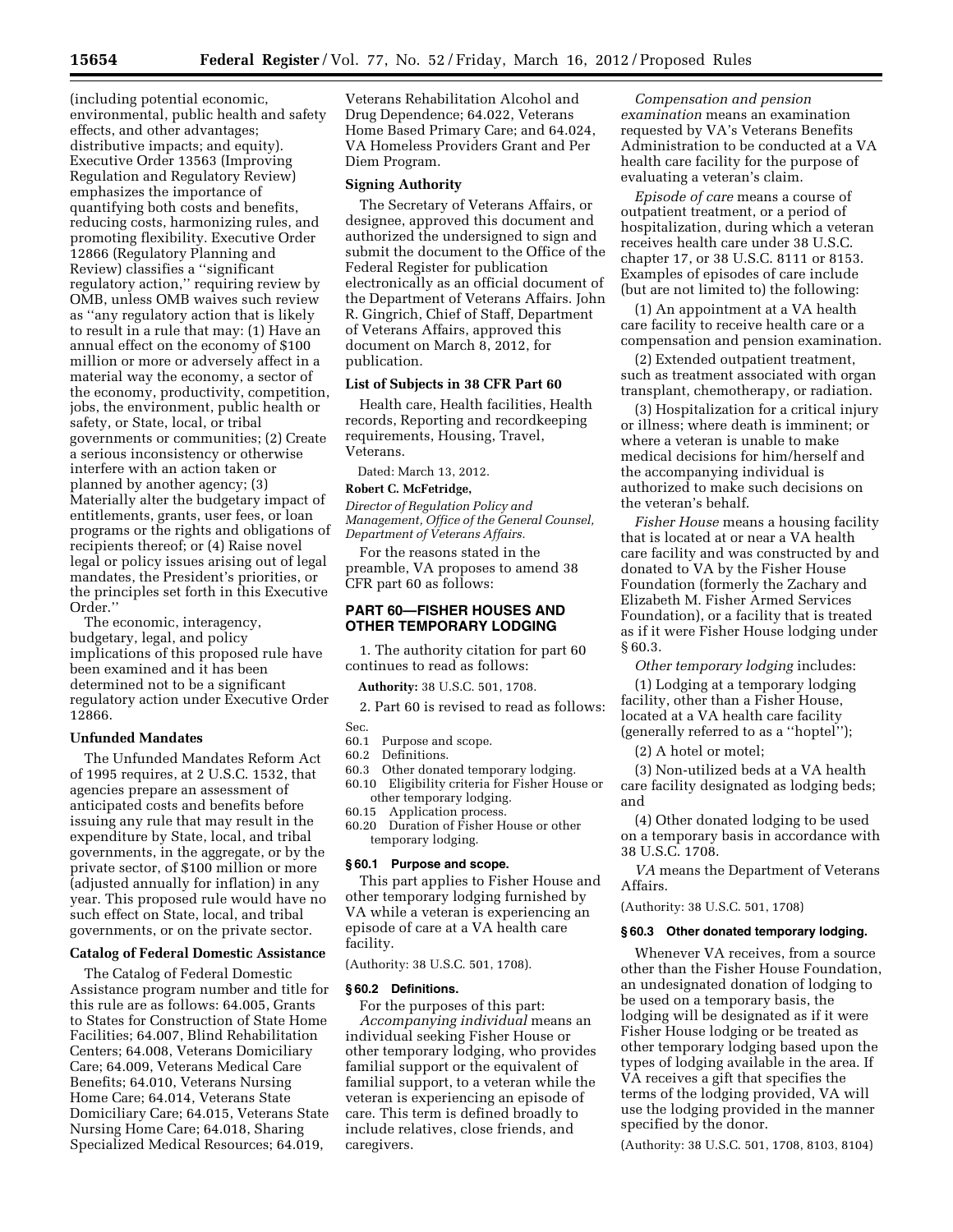### **§ 60.10 Eligibility criteria for Fisher House or other temporary lodging.**

(a) *General.* While a veteran is undergoing an episode of care, VA may provide either Fisher House or other temporary lodging, as appropriate, if the application meets the requirements of this part 60. These are the only types of lodging provided by VA under this part. **Note:** Lodging provided for under this part will not be used by a person participating in a VA residential treatment program, or as a substitute for participation in such a program.

(b) *Eligible persons.* (1) *Fisher House.*  VA may provide Fisher House lodging to accompanying individual(s) and, in limited circumstances of immediate need and no alternative temporary lodging, to a veteran with one or more accompanying individual(s). Fisher House lodging will not be used to lodge unaccompanied veterans or individuals in need of transitional or permanent housing. **Note:** VA does not impose a general limit on the number of persons who may accompany a veteran, but VA may in specific cases provide lodging to only a specific number of persons due to space or resource limitations.

(2) *Other temporary lodging.* VA may provide other temporary lodging to a veteran or to a veteran and his or her accompanying individual(s). Accompanying individuals may not stay in other temporary lodging unless the veteran is also staying in temporary lodging. **Note:** VA does not impose a general limit on the number of persons who may accompany a veteran, but VA may in specific cases provide lodging to only a specific number of persons due to space or resource limitations.

(c) *Condition of the veteran.* Fisher House or other temporary lodging will not be provided to a veteran unless the VA official reviewing the application determines, based on the application and on any necessary clinical information, that the veteran is:

(1) Medically stable and capable of self-care; or

(2) Accompanied by an individual who is able to provide all necessary care.

(d) *Travel time/distance requirement.*  Fisher House or other temporary lodging may be provided only if the applicant seeking lodging must travel at least 50 miles, or for 2 hours, from his or her home to the VA health care facility. VA may waive these requirements based on exceptional circumstances, such as when the physical condition of an accompanying individual and/or the veteran, inclement weather, road conditions, or the mode of transportation, make it difficult or dangerous to travel to or return from the

VA health care facility without an overnight stay.

(e) *Special authority for organ transplant cases.* Notwithstanding any other provision of this part, VA may provide Fisher House or other temporary lodging for individuals who must be present on site for evaluation, donation, and care related to their status as an organ donor for a veteran. VA may also provide Fisher House or other temporary lodging for the donor's accompanying individuals at all phases of the transplant process.

(Authority: 38 U.S.C. 501, 1708, 1710(a))

#### **§ 60.15 Application process.**

(a) *Obtaining and submitting the application.* VA Form 10–0408A is the application for Fisher House and other temporary lodging. Applications may be submitted by mail, telephone, facsimile, in person, or electronically. VA Form 10–0408A is available from any VA medical center or may be obtained online at *http://vaww4.va.gov/vaforms/ [medical/pdf/vha-10-0408A-fill.pdf.](http://vaww4.va.gov/vaforms/medical/pd/vha-10-0408A-fill.pdf)* The completed application must be submitted as follows:

(1) For Fisher House lodging, to the Fisher House Manager at the VA medical center of jurisdiction.

(2) For other temporary lodging, to the temporary lodging program coordinator at the VA medical center of jurisdiction.

(b) *Processing applications.* (1) Applications are generally processed in the order that they are received by VA, and temporary lodging is then granted on a first come first serve basis; however, in extraordinary circumstances, such as imminent death, critical injury, or organ donation applications may be processed out of order.

(2) Temporary lodging is granted on a space-available basis, with some consideration given to the compatibility of the applicant(s) and the room(s) available. For example, although VA may require an applicant to share a room with another veteran's accompanying individual, VA would not do so if the persons affected are not the same gender.

(3) Temporary lodging at a VA health care facility, such as non-utilized beds in a VA medical facility, may be made available only if not barred by law and if the Director of the medical facility determines that such action would not have a negative impact on patient care. Non-utilized beds provided to accompanying individuals must be reassigned to VA patients when necessary.

(4) The Director of the VA Medical Center of jurisdiction will determine whether local funding is sufficient to allow the use of temporary lodging in hotels and motels.

(5) Subject to all criteria provided in this part, the person responsible for coordinating the Fisher House and other temporary lodging program(s) at the VA health care facility of jurisdiction is responsible for making decisions to grant temporary lodging. These decisions are considered to be final VA decisions concerning individual medical treatment plans and the scheduling and use of VA lodging facilities, and they are not appealable to the Board of Veterans' Appeals.

(6) If VA denies an application for one type of lodging, such as at a Fisher House, the application will be considered for other temporary lodging and vice versa, if the applicant is eligible.

(7) If VA denies the application for all types of temporary lodging, VA will refer the application to a VA social worker at the VA medical center of jurisdiction to determine if other arrangements can be made.

(c) Costs for Fisher House and other temporary lodging under this part are borne by VA.

(Authority: 38 U.S.C. 501, 1708)

(The Office of Management and Budget has approved the information collection requirements in this section under OMB control number 2900–0630)

### **§ 60.20 Duration of Fisher House or other temporary lodging.**

Fisher House or other temporary lodging may be awarded for the following periods:

(a) While the veteran is undergoing an episode of care.

(b) While the veteran is hospitalized, if the veteran is admitted to a VA medical facility while undergoing an outpatient episode of care for which temporary lodging was already provided.

(c) As extended by the appropriate VA clinician or social worker based on an emergency situation or unforeseen circumstances.

(d) For an indefinite period for accompanying individuals who are visiting veterans hospitalized for an indefinite period, provided that the accompanying individual is not using a VA medical facility bed. Whether a veteran is hospitalized for an indefinite period will be based upon the treatment or rehabilitation needs of the veteran as determined by the veteran's health care team.

(e) Temporary lodging may be furnished the night before the day of a scheduled appointment if, the veteran leaving home after 8 a.m., would be